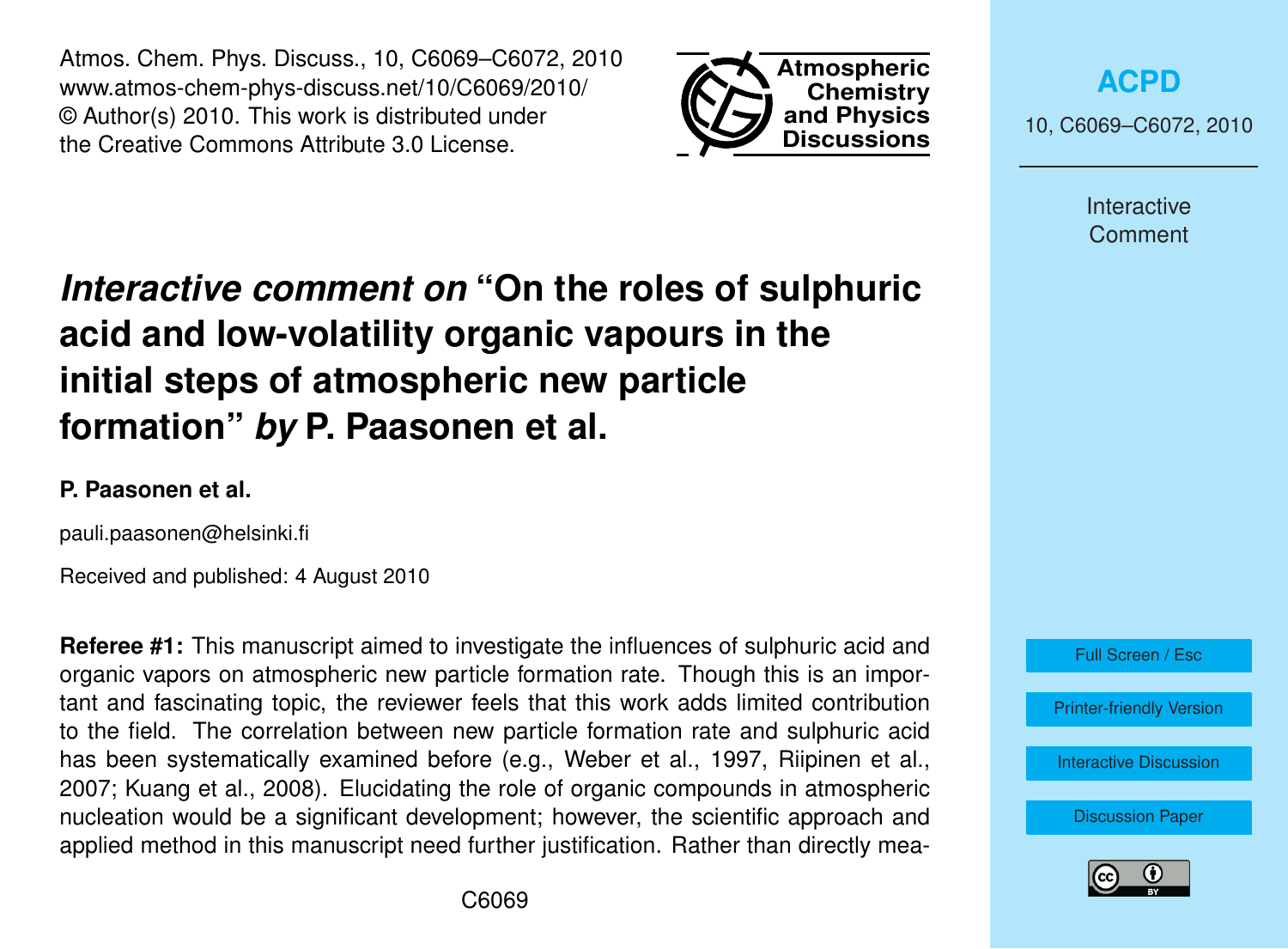suring concentrations of low-volatility organic vapors, empirical methods were used to estimate them. Among many assumptions made while estimating organic compound concentration, using equation (1) implies that the uptake of organics by new formed particles is purelya physical mass transfer process, i.e., condensation. Though it has been observed that the uptake of H2SO4 by new formed particles can be modeled as the condensation process (e.g., Sipila et al., 2010), the uptake of organics are most likely limited by surface reactions rather than by mass transfer. Accordingly, equation (1) would underestimate the concentration of organic compounds. The estimated organics concentrations for four sites are 10ËE7 molecules/cm3 (Table 1), which are not surprisingly several orders below the concentrations directly measured during a recent campaign. Therefore, the proposed correlations between new particle formation rate and organic compounds, which are based on those estimated organics concentrations, are highly questionable.

**Response:** We do agree that all the organic vapour molecules colliding with the particle are not necessarily attached into it. The fact that the concentration of this/these organics determined with Eq. (1) is a minimum concentration required for the observed growth is mentioned in the text (page 12, lines 19-21). This subject could change the estimated concentrations of the organic vapours participating in the initial growth of the particles and the values of the nucleation coefficients related to organic involving models. However, it does not neglect the difference between the sites in terms of the coupling between H2SO4 and nucleation rate, nor that this difference is significantly reduced if the organic vapours are assumed to nucleate with or without sulphuric acid simultaneously with kinetic H2SO4-nucleation. Furthermore, the most recent studies on this subject seem to point out that the surface processes involved in uptake of organic vapours do play a significant role only in particle sizes larger than 4 nm (Wang et al., Nature Geoscience, vol 3, 2010). This result and the reference are going to be added to the manuscript.

**Referee #1:** The proposed homomolecular organic vapor nucleation, K[org]2, is pri-

#### **[ACPD](http://www.atmos-chem-phys-discuss.net)**

10, C6069–C6072, 2010

Interactive **Comment** 

Full Screen / Esc

[Printer-friendly Version](http://www.atmos-chem-phys-discuss.net/10/C6069/2010/acpd-10-C6069-2010-print.pdf)

[Interactive Discussion](http://www.atmos-chem-phys-discuss.net/10/11795/2010/acpd-10-11795-2010-discussion.html)

[Discussion Paper](http://www.atmos-chem-phys-discuss.net/10/11795/2010/acpd-10-11795-2010.pdf)

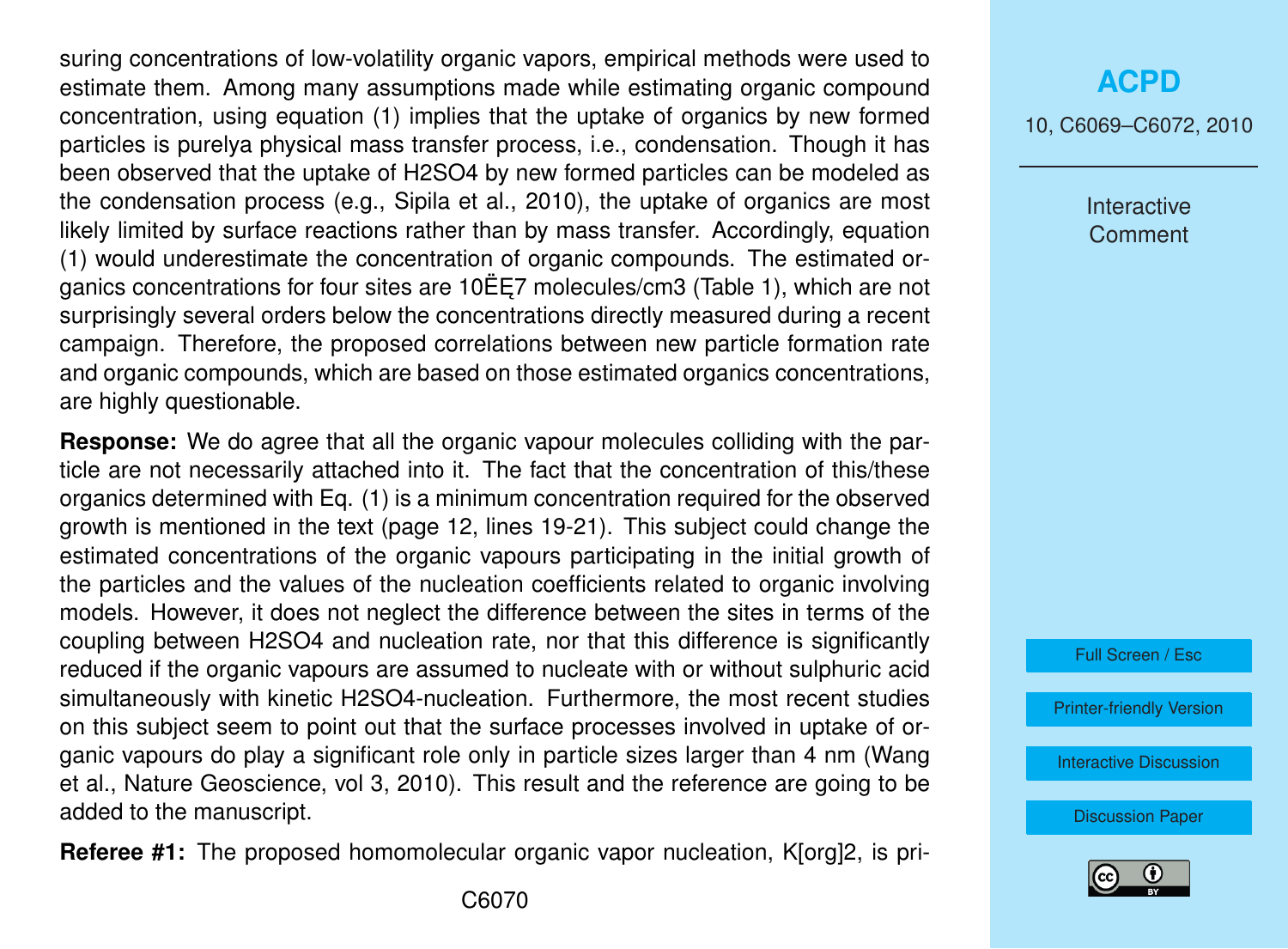marily motivated by the data from Hohenpeissenberg site. It implies that organics alone (without H2SO4) can trigger atmospheric new particle formation events. The time dependent H2SO4 concentration along with particle size distributions should be included to justify this argument. In addition, only two nucleation events from this site were studied in this manuscript. The authors mentioned that "measurements at HPB are continuously running and corresponding data should become available soon". More nucleation events will certainly help to further evaluate the proposed mechanism.

**Response:** We used altogether 15 nucleation events from Hohenpeissenberg in the analysis, as shown in Table 1. Only two of these occurred during the late spring and summer months, these being the months when the data from the other sites was gathered. The data of these events is separated in some of the figures and discussed shortly corresponding to these figures. Nucleation rate on every data point is also compared with time dependent H2SO4 concentration, but in Hohenpeissenberg these quantities are not strongly coupled (Fig. 5, upper right, both red and black data points).

**Referee #1:** The authors assumed that the same organics responsible for particle growth are also responsible for atmospheric nucleation. This needs further justifications. In summary, additional work are required before the manuscript can be considered for publication at Atmospheric Chemistry and Physics.

**Response:** We do not claim that all the vapours growing the particles would participate in nucleation, even less that they alone would be responsible for it. Instead, we assume that those non-sulphuric acid vapours that are participating in nucleation (if any) could also be able to participate in the very initial growth of the particles. Whether this assumption holds or not, and can this be analysed with the growth rate closure method used in this manuscript, was the initial idea of this study. Our results seem to be more in favour than against this assumption, as nucleation at all the sites can be described with quite a simple and reasonable parameterization. However, as stated in the conclusions, more research from several perspectives needs to be made in order to gain more knowledge of the nucleation processes.

## **[ACPD](http://www.atmos-chem-phys-discuss.net)** 10, C6069–C6072, 2010

Interactive **Comment** 



[Printer-friendly Version](http://www.atmos-chem-phys-discuss.net/10/C6069/2010/acpd-10-C6069-2010-print.pdf)

[Interactive Discussion](http://www.atmos-chem-phys-discuss.net/10/11795/2010/acpd-10-11795-2010-discussion.html)

[Discussion Paper](http://www.atmos-chem-phys-discuss.net/10/11795/2010/acpd-10-11795-2010.pdf)